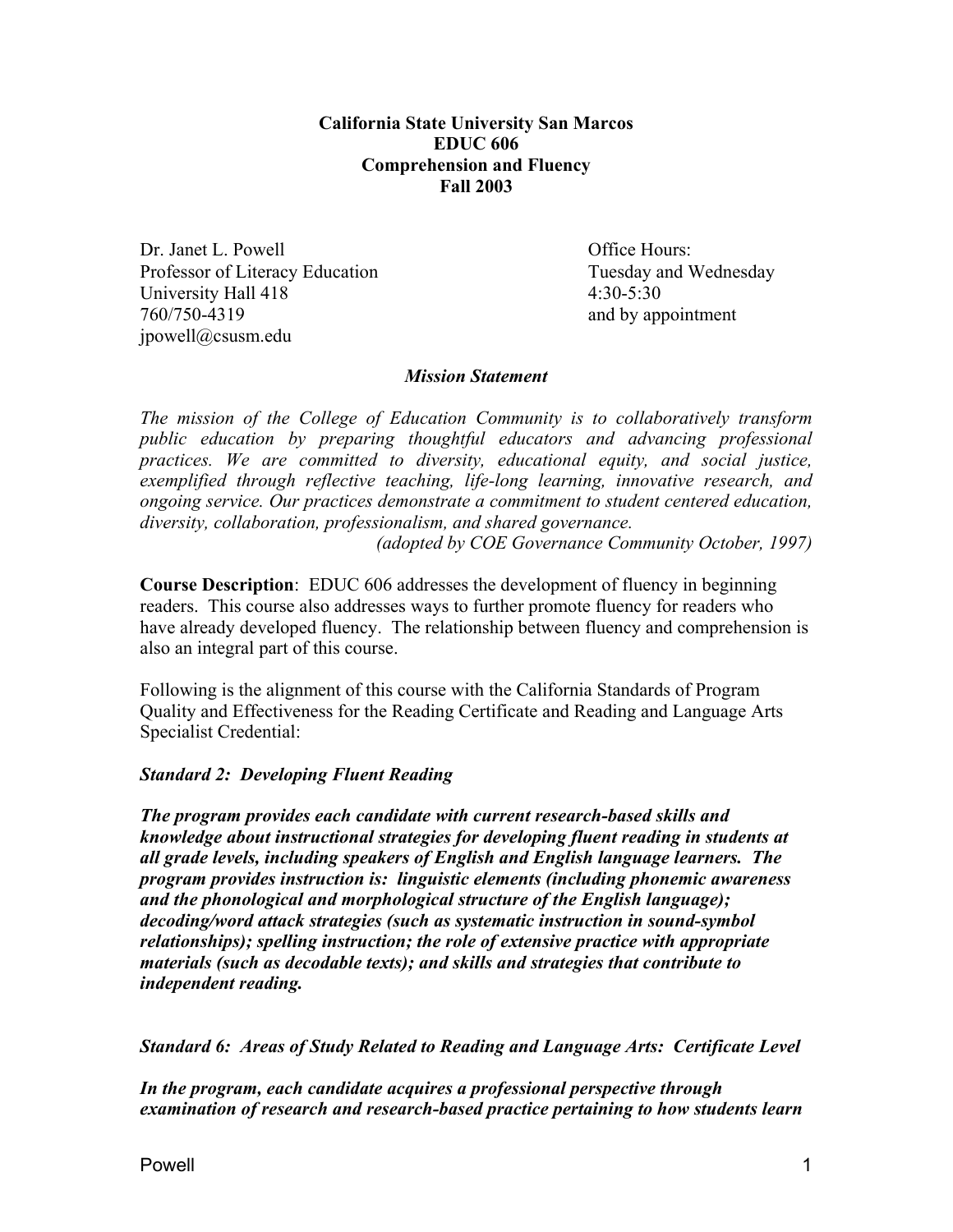*how to read; the structure of the English language, including phonology, morphology, and orthography; second language acquisition; relationships among language, spelling, reading and writing; and psychological and sociolinguistic aspects of reading and writing.*

# *Standard 8: Application of Research-Based and Theoretical Foundations*

*Each candidate articulates and applies an understanding of the research basis and theoretical foundations for instruction in reading and language arts, and of relevant research and theories pertaining to language, assessment and evaluation.* 

## **Requirements:**

## **1. Attendance and Participation (10 points)**

You will be asked to participate in a variety of group activities, many of which will have direct applicability to your teaching in the classroom. Please plan on being an on task group participant.

### **Attendance Policy**

Due to the dynamic and interactive nature of courses in the College of Education, all students are expected to attend all classes and participate actively. At a minimum, students must attend more than 80% of class time, or s/he **may not receive a passing grade** for the course at the discretion of the instructor. Individual instructors may adopt more stringent attendance requirements. Should the student have extenuating circumstances, s/he should contact the instructor as soon as possible.

*You cannot receive an "A" if you miss more than two classes. You cannot receive a "B" if you miss more than three classes.* 

## 2. **Reader Responses (20 points)**

We will be using a form of literature circle roles for the reader response on each chapter (see below). These typed chapter responses are due on the date of the readings.

- 1. List at least three questions you would like to discuss with your group.
- 2. Pick at least three of your favorite or most puzzling quotes.

3. Make at least three connections with something that has happened in your teaching experience.

4. Find at least four interesting words or passages that are new or have special meaning to you.

5. On the back of the paper, create a visual of your favorite part of the chapter.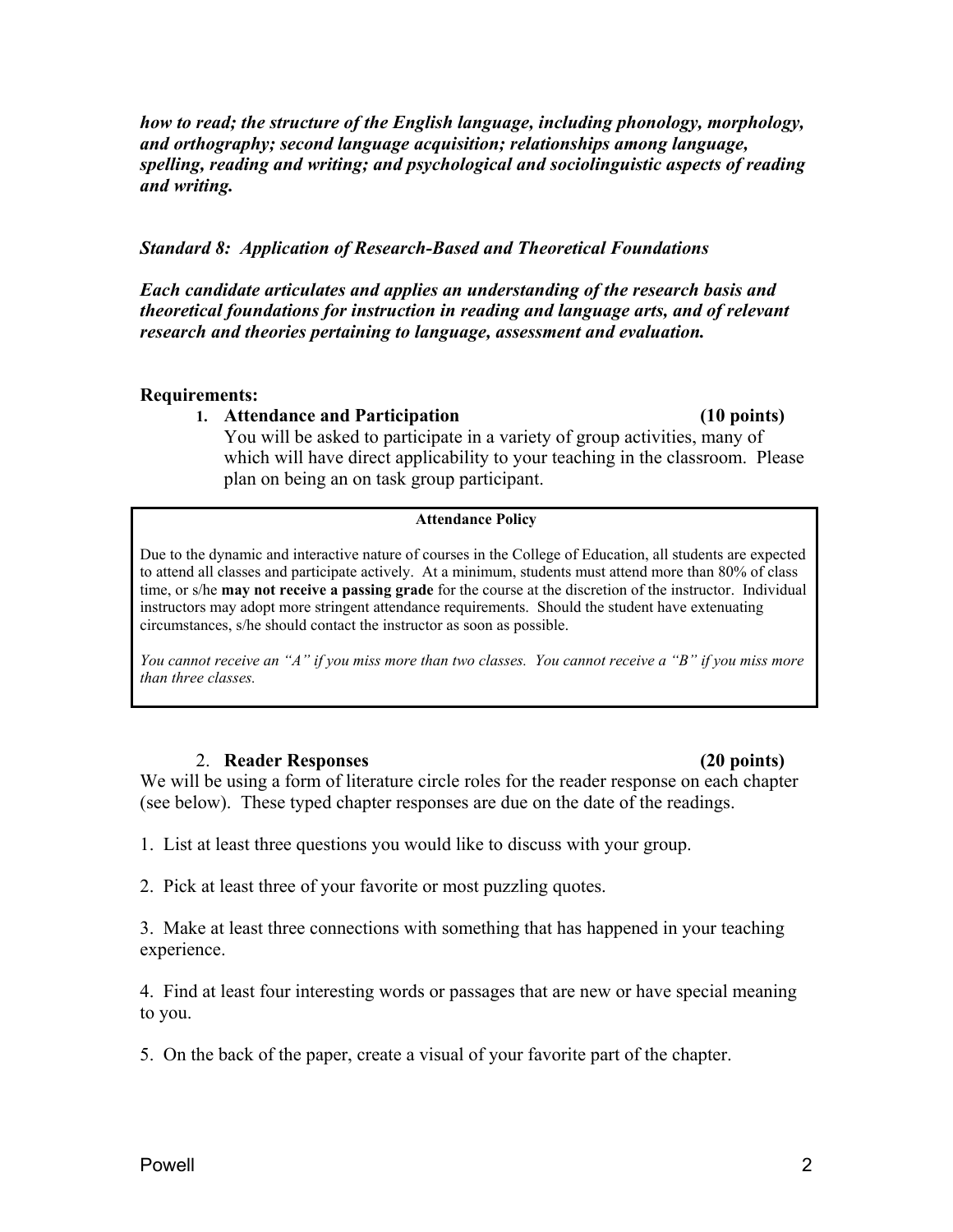# **3. Journal Article Critiques (40 points)**

Write a short summary and critique of four journal articles, two related to fluency and two related to comprehension. Cite the article in APA format, write a *short* summary, then critique the article. Write about two double spaced pages for each article.

# **Grading Scale (based on the above points)**

100-94 A 93-91 A-90-88 B+ 87-84 B 83-81 B-80-71 C

# **Textbook:**

Routman, R. (1999). *Conversations..* Portsmouth, NH: Heinemann.